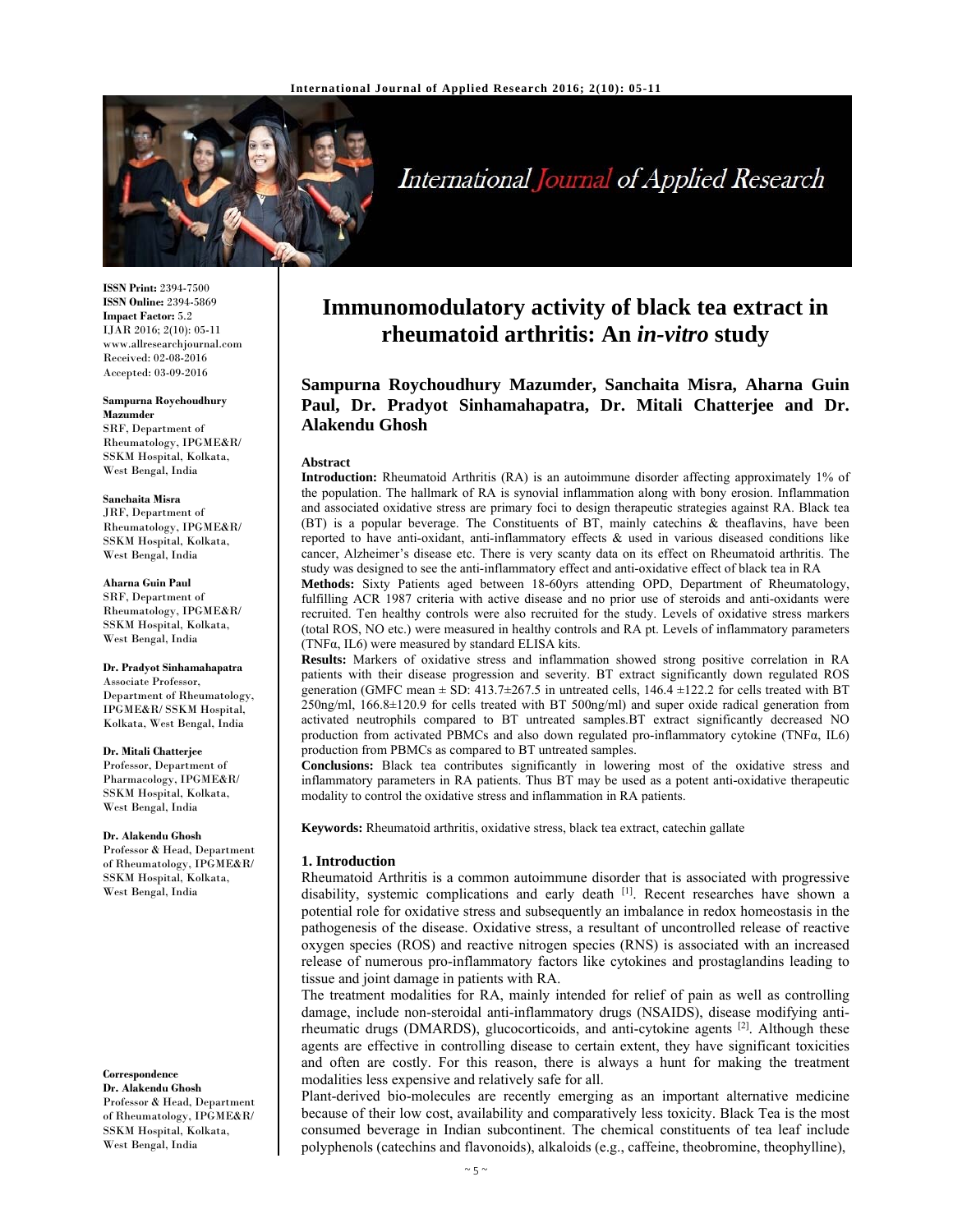volatile oils, polysaccharides, amino acids, lipids, vitamins (e.g., vitamin C), and inorganic elements (e.g., aluminium, fluorine and manganese). Of these, the polyphenols are mainly responsible for the beneficial properties of tea  $[3]$ . Studies have documented various biological properties of tea, including antibacterial, antiviral, anti-oxidative, antiinflammatory, antitumor, anti-mutagenic and anticarcinogenic activities [4].

Considering the strong anti-inflammatory activity of black tea and the contribution of inflammation in RA pathogenesis, this study was undertaken to evaluate the potential anti-oxidative and anti –inflammatory effect of polyphenol enriched black tea extract upon peripheral blood mononuclear cells and neutrophils of patients with RA.

# **2. Materials and Methods**

#### **2.1 Reagents**

All chemicals were obtained from Sigma Aldrich (St. Louis, MO, USA) except 4, 5-diaminofluorescein diacetate (DAF-2DA, Cayman Chemical Company, Ann Arbor, Michigan, USA), Hisep1073 and Granulosep 1119 (Himedia, Mumbai, India), TCA and TBA (Loba chemie), FBS, Pen-Strep (Invitrogen), TNF-α,IL-6Human Elisa Kits from (Ray Biotec).

Theaflavin enriched Black tea extract (cat no:  $T5550$ ;  $\geq 80\%$ Theaflavin) and Catechin Gallate (cat no: C0692; ≥98%,from green tea) were purchased from Sigma Aldrich (St. Louis, MO, USA). Both the extracts were dissolved primarily in DMSO to prepare primary stock from which desired treatment dosage (cytotoxicity assay and dose determination was done before starting experiments; data not shown) were achieved by diluting stock with PBS.

### **2.2 Study population**

Sixty patients with Rheumatoid arthritis fulfilling American College of Rheumatology 1987 criteria for diagnosing RA [5], were recruited from the outpatient clinic of Department of Rheumatology, Institute of Postgraduate Medical Education and Research and SSKM Hospital, Kolkata. All the recruited patients were of age between 18-60yrs and receiving methotrexate (DMARDs) as conventional therapy. We excluded patients having other co-morbid conditions, smokers and patients receiving any type of glucocorticoid therapy and anti-oxidants as supportive medications.

We recruited 10 age and sex matched healthy controls to compare the oxidative status between healthy individuals and diseased persons. Controls were not taking any antioxidants and all were non- smoker.

The study protocol received prior approval from the Institutional Ethics Committee and written informed consent was obtained from all participants.

#### **2.3 Study material**

Overnight fasting (12 hour) blood samples were obtained from patients and healthy individuals. All experiments were performed with peripheral blood samples as the study was designed as an *in-vitro* study.

#### **2.4 Baseline Evaluation of subjects**

Demographic features like age, sex, height, weight were documented for the patients. Patients' evaluation included disease duration, tender joint count (TJC), swollen joint count (SJC), Health Assessment Questionnaire–Disability Index (HAQ-DI) score  $\left[6\right]$ , and visual analog scale (0-100)

scale). A composite Disease Activity Score (DAS28) was calculated using 4 variables: SJC- 28, TJC-28 [7], VAS (0- 100 scale), and erythrocyte sedimentation rate (ESR) by Westergren method. The low disease activity is defined by DAS28≤3.2, moderate disease activity as DAS28 = 3.3 to 5.3, and high disease activity as  $DAS28 \geq 5.4$ . Furthermore, values for C-reactive protein (CRP), Rheumatoid Factor (RF) and anti-cyclic citrullinated protein (anti-CCP) were also noted down.

# **2.5 Isolation of neutrophils and monocytes from peripheral blood**

Neutrophils were isolated from peripheral blood using HiSep 1077 and GranuloSep GSM 1119 according to manufacturer's protocol. In short, a double gradient was created by layering an equal volume of HiSep 1077 onto GranuloSep GSM 1119 layer. Blood was layered over the upper HiSep 1077 medium and centrifuged at 3000 rpm for 40 minutes at room temperature. After centrifugation Neutrophils appeared at the 1077/1119 interphase layer and were collected, washed twice in RPMI 1640 PR medium, centrifuged (1800 rpm for 10 minutes) and re-suspended in RPMI 1640 PR<sup>-</sup> medium; cell viability was determined using trypan blue ( - 95%).

 Monocytes were isolated from peripheral blood using monocyte isolation medium (HiSep LSM 1073), according to manufacturer 's protocol; briefly, equal volume of blood was layered over LSM1073 and centrifuged at 3000 rpm for 40 minutes at RT. After centrifugation cells were collected and re-suspended in RPMI 1640 PR- medium supplemented with penicillin (100 U/ml), streptomycin (100  $\mu$  g/ml), and 10% heat-inactivated fetal bovine serum (FBS), viability was confirmed using trypan blue (-95%).

#### **2.6 Determination of reactive oxygen species (ROS)**

Neutrophils isolated from blood were seeded in an eppendorf at a count of  $5x10^5$  cell/ml in  $500\mu$ l PBS. Initially the cells were incubated with theaflavin enriched Black tea extract (doses: 250ng/ml and 500ng/ml) and catechin gallate (dose:  $2.5\mu g/ml$ ) for 1hr at 37 °C. After that cells were loaded with dichlorodihydrofluorescein diacetate (H<sub>2</sub>DCFDA,  $0.5 \mu M$ ), and again incubated for 30 minutes, at 37 °C. Cells were then washed twice with phosphate buffered saline (PBS, 0.02M, pH 7.2) at 4000rpm for 4min, finally resuspended in PBS and acquired in a flow cytometer*.* 

# **2.7 Estimation of superoxide radical**

Following preincubation with catechin gallate (dose: 2.5µg/ml) and Black tea extract (250ng/ml and 500ng/ml, 1 h, 37 °C),  $1x10^6$ /ml neutrophils incubated with cytochrome C (1.0 mg/ml) for an additional 30 minutes at 37 °C. The tubes were placed on ice, centrifuged (6000 rpm for 5 minutes at 4 °C) and supernatants were collected. Absorbances of the supernatants were measured at 550 nm (OD550), which were the representative of the reduced cytochrome c (Asuperoxide). The amount of superoxide generated in 1 ml of the reaction mixture was calculated as follows:

 $O_2$ <sup>-</sup> (nmol) = 47.7 × A<sub>superoxide</sub> (OD<sub>550</sub>)<sup>[8]</sup>

#### **2.8 Measurement of hydroxyl radical**

The hydroxyl radical scavenging activity of BT extract was assessed using the deoxyribose assay described by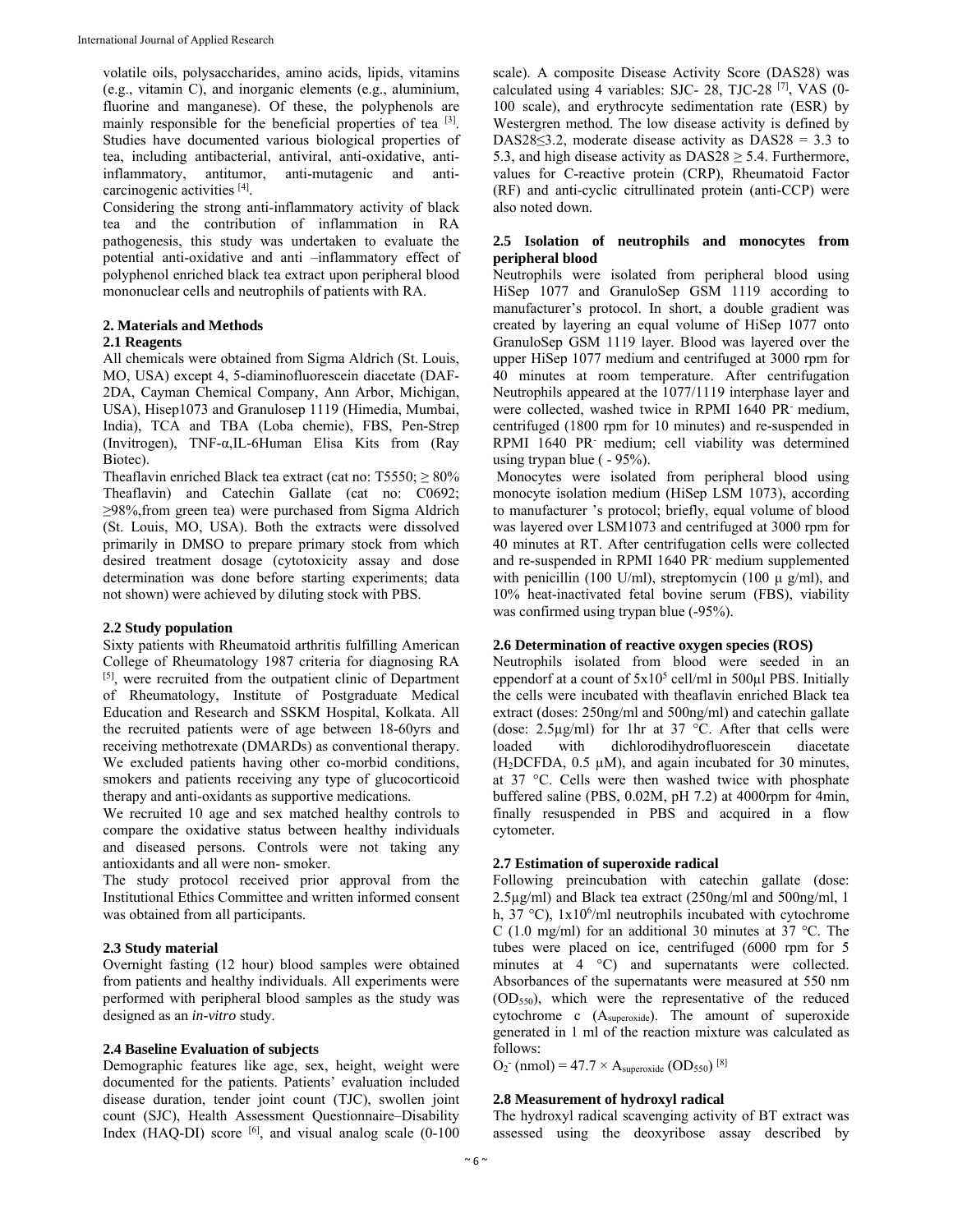Gutteridge JMC *et al.* <sup>[9]</sup> with slight modification. Briefly, neutrophils at a count of  $1x10^6$  cells/ml were pre-incubated with catechin gallate (dose:  $2.5\mu\text{g/ml}$ ) and Black tea extract  $(250\text{ng/ml}$  and  $500\text{ng/ml}$ , 1 h,  $37\text{ °C}$ ). To this  $500\text{ul}$  of 2deoxy ribose  $(10 \text{ mM})$  and  $500 \mu l$  of PBS  $(pH 7.0)$  was added, the mixture was incubated for another 2hours at 37 ° C, the mixture was centrifuged at 4000rpm for 5 min; the supernatant was mixed with an equal volume of 2.8% TCA (500µl) and 1%TBA (500µl). After incubating the mixture at 100 ° C boiling water bath for 10 min, it was brought to room temperature under running tap water and absorbance measured at 520 nm; the results were expressed as percentage scavenging as follows:

(1-Sample absorbance/Blank sample absorbance) X 100%

#### **2.9 Measurement of intracellular nitric oxide (NO)**

Intracellular NO was measured using diaminofluorescein diacetate (DAF-2DA), a non-fluorescent dye that fluoresces on reaction with NO [10]. Briefly PBMCs at a count of  $1x10^6$ cells/ml were pre-incubated with catechin gallate (dose: 2.5µg/ml) and Black tea extract (250ng/ml and 500ng/ml) for 18 h at 37  $\degree$  C, 5% CO<sub>2</sub>, after that cells were scraped down and were washed at 4000 rpm for 4mins, resuspended in PBS. Cellular suspensions were then incubated with DAF-2DA (2 μ M) for 30 min at 37 °C. Cells were gated on the basis of the characteristic forward scatter and side scatter and acquired in a flow cytometer.

#### **2.10 Flow cytometry**

Cells from different experimental groups were assessed for their intracellular fluorescence using a flow cytometer (FACS Calibur, Becton Dickenson, San Jose, CA) equipped with an argon-ion laser (15 mW) tuned to 488 nm. The fluorescence of DCF and DAF-2T were collected in the FL1 channel, equipped with a 530/30 nm band pass filter. Fluorescence was measured in the log mode using Cell Quest Pro software (BD Biosciences, San Jose, CA) and represented as geometrical mean fluorescence channel (GMFC). Cells were gated on the basis of their typical morphology, i.e. forward scatter and side scatter of neutrophils, macrophages and lymphocytes. Acquisitions were performed on 10000 gated events, while data analysis was carried out with Cell Quest Pro software (BD Biosciences).

# **2.11 Cell Culture**

PBMCs were isolated as described earlier. Cells were washed twice with RPMI-1640 incomplete media and counted in haemocytometer. Cells were then seeded in a six well plate at a count of  $2x10^6$  cells /1ml complete media and autologous serum. The cells were allowed to adhere for 1hr at 37 °C CO2 incubator. After 1hr whole media was discarded and the cells were washed once with incomplete media. After that again 1ml complete media was added and respective drugs were also added. Then it was incubated with the drugs for another 1hr at  $37 \text{ °C CO}_2$  incubator, later on LPS (1µg/ml) was added to it and kept for 18hrs at 37 °C CO2 incubator. Next day supernatant collected and centrifuged at 1800rpm for 4mins. Clear supernatant stored for ELISA.

#### **2.12 Expression levels of pro-inflammatory cytokines**

Levels of pro-inflammatory cytokines like TNF-α, IL-6 and IL-1β were measured by an enzyme-linked immunosorbent assay from cell culture supernatant using ready to use kits (Ray Bio® Human TNF-alpha ELISA Kit Catalog #: ELH-TNFa, Human IL-6 ELISA kit Catalog#: ELH-IL6, Human IL1-beta ELISA kit Catalog #: ELH-IL1-Beta). ELISA was done according to the manufacturers protocol.

#### **2.13 Statistical analysis**

All data were tested for normality by Shapiro-Wilk Test. Data were represented as mean values with standard deviations (SDs) for parametric or normal data or as median ± IQR for non-normally distributed ones. Comparisons between two groups were also done by unpaired t test and Mann-Whitney U test as applicable for the data sets. Between-group differences were calculated using one-way ANOVA with post hoc tests by Bonferroni correction or Dunns multiple comparison test for normally distributed and skewed data, respectively. All the data were analysed using Graph Pad Prism software, version 5.0 (Graph Pad Software Inc, San Diego, CA); *p* < 0.05 was considered as statistically significant.

#### **3. Results**

#### **3.1. Study population**

The age of patients ranged from  $19 - 59$  years, and female: male ratio is 53:7. All the patients were with active disease with mean DAS 6.55, CRP value 1.2 (0.6-5.0) mg/l and positive for both RF and Anti-CCP. Among healthy individuals age ranges from 21-48yrs and female: male is  $4 \cdot 1$ 

#### **3.2 Association between inflammation and free radical generation in RA patient**

Our result (Fig 1A) indicated that there existed a positive association between ROS generation and development of inflammatory stress (r=0.8143, p= 0.0002 of Total ROS  $\&$ TNF $\alpha$ ) in RA patients might state the generated free radicals might be the reason for inflammation and disease progression.

We observed markers of disease activity in RA (DAS28 score), inflammation (C-reactive protein (CRP)), and Anti-CCP values to correlate with accumulated ROS (Fig 1B). Our result indicated strong correlation between inflammation and total ROS (r=0.8821, *p*<0.0001). Similar observation also evident in disease activity score and generation of ROS ( $r= 0.6716$ ,  $p=0.0006$ ). Auto-antibody i.e. Anti-CCP values also positively correlated with ROS accumulation in RA patients (r=0.5827, p=0.02)

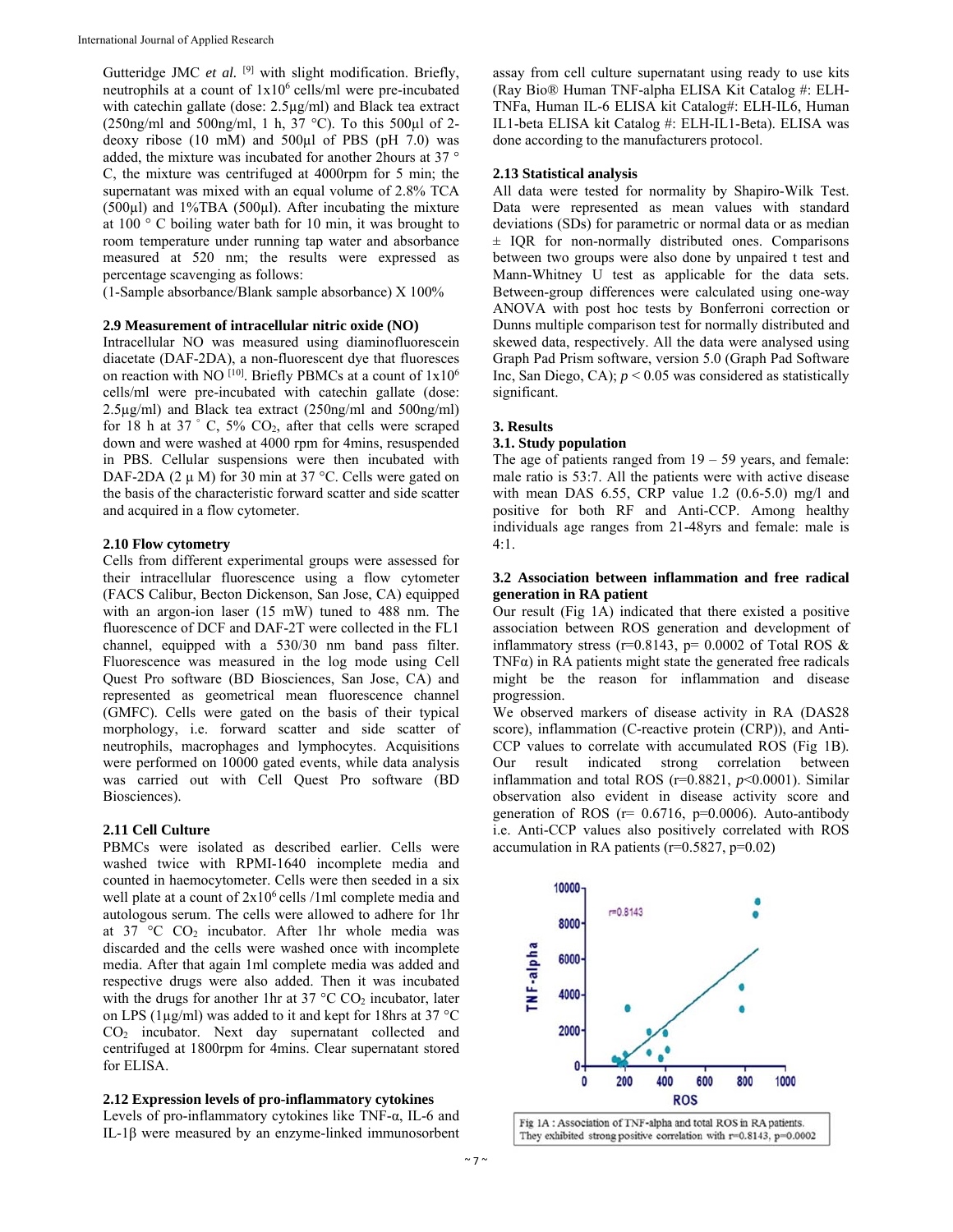

**3.3.a Generation of free radicals in the neutrophils isolated from RA patients** 

The prevalent oxidative burden in RA patient was reasoned by analysing the intracellular ROS accumulation using a membrane-permeable compound H2DCFDA. Results (Fig. 2A) indicated there was a sharp in increase in DCF fluorescence showing a significant amount of ROS accumulation in neutrophils of RA patients than healthy counterparts (ROS generation in healthy 78.50±18.25, RA

Pt.  $387.5 \pm 249.0$ ,  $p \le 0.0001$ ). The accumulated ROS in the neutrophils prompted us to look into the source of its production under chronic inflammatory disorder. Result (Fig. 2B) showed a significant accumulation of  $O_2$  (super oxide radical in healthy  $14.03 \pm 3.149$ , RA pt.  $40.91 \pm 4.535$ , *p*<0.0001) in neutrophils RA patients compared to control patients demonstrating there might be concomitant accumulation of  $O_2$  radicals under oxidative stress.



Fig 2A,B &C: 2A ROS accumulation in RA pts is higher than healthy controls( $p$ <0.0001), 2B represents comparative superoxide radical generation in healthy controls & in RA pts.2C depicts NO generation from activated cells, which is lower in case of healthy than RA patients (p<0.0001).

#### **3.3.b Raised intracellular NO level was observed in peripheral blood mononuclear cells(PBMCs) isolated from RA patient**

For this reason, we measured NO level in macrophages (PBMCs). The intracellular NO level was measured indirectly by flow cytometric method based on conversion of DAF-2DA to 4,5-diaminofluorescein (DAF-2), which is subsequently oxidized by NO and produced the fluorescent triazolofluorescein (DAF-2T). Our result detected a significant rise in intracellular NO level (Fig 2C) in RA patients compared to healthy individuals (NO generation in healthy 13.56±2.827, RA pt. 119.8±39.42, *p*<0.0001) indicating increased NO level during inflammation might be triggered by inflammatory mediators.

#### **3.4.a Effect of BT extract and Catechin gallate on intracellular ROS level from neutrophils of RA patients**

Next, we decided to visualize and compare the effect of whole BT extract and *Catechin gallate* which is an active compound from green tea on the accumulated ROS burden in the neutrophils from peripheral blood of RA patients. We analyzed the total ROS level from different treatment groups of cells taken from RA patients by flow cytometry. Result showed (Fig 3A) a significant rise in ROS generation

(GMFC mean  $\pm$  SD: 413.7 $\pm$ 267.5) in untreated cell group which was successfully ameliorated after administration of BT extract (146.4 ±122.2 for 250ng/ml), (166.8±120.9 for 500ng/ml) and *Catechin gallate* (163.0±103.9 for CG 2.5µg/ml). But the best result was obtained after treatment with BT extract at 250ng/ml.

Furthermore, spectrophotometric data indicated a concomitant increase in superoxide level in peripheral blood neutrophils  $(40.62 \pm 4.411 \text{ nM})$  which after incubation with different doses of BT extract (250ng/ml and 500ng/ml) and CG (2.5 $\mu$ g/ml) was significantly reduced to 23.64 $\pm$  5.183 nM (*P*<0.0001), 24.60± 4.402 nM (*p*< 0.0001) and 24.32 ± 6.814 nM (*p*< 0.0001) respectively, very likely to that healthy counterparts (Fig 3B).

These findings prompted us to look inside status of hydroxyl radicals generated from neutrophils and assessed the scavenging activity BT and CG treatments since it is well known that accumulated  $H_2O_2$  generally gets converted into hydroxyl radicals. Our findings (Fig 3C) demonstrated that BT extract (250ng/ml,500ng/ml) were more successful in scavenging hydroxyl radicals (94.44% and 89.88%) than CG (79.02%) with respect to untreated cells clearly indicating BT extract might have the property for extinguishing intracellular ROS levels.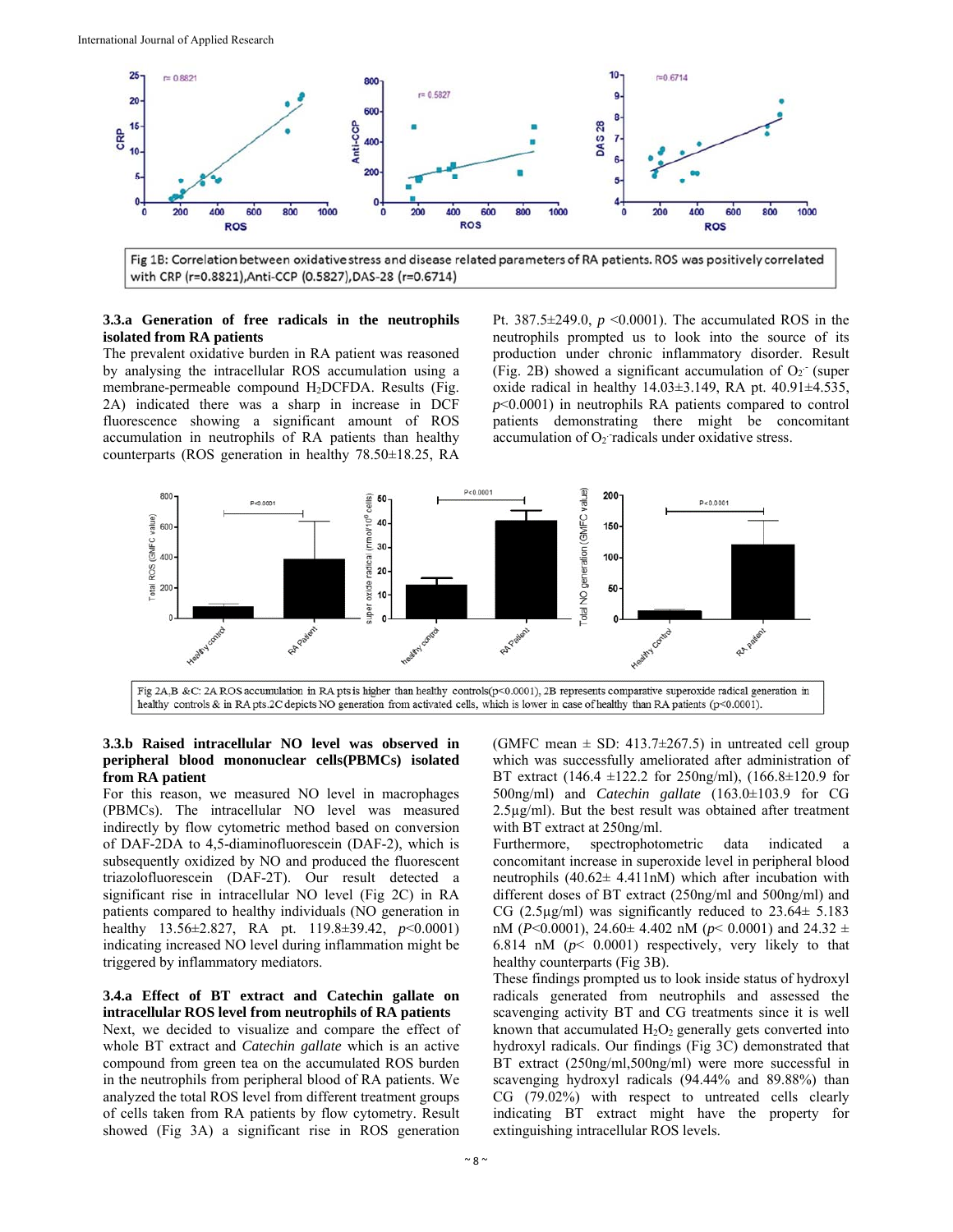

# **3.4.b Impact of BT extract and CG on intracellular NO level from neutrophils of RA patients**

Down regulation of intracellular ROS levels after BT and CG administration in neutrophils from RA patients instigated us observe their effects on NO level from monocytes. Finding (Fig 3D) showed that there was a rise in intracellular NO level (112.0± 48.71) in cells from RA patients. This was significantly decreased after administration our respective treatment molecules; (CG2.5µg/ml: 31.40± 13.46, BT 250ng/ml: 59.07± 11.79 and BT500ng/ml: 68.23± 17.37).



# **3.5 BT and CG extract reduced the level of proinflammatory cytokines released from PBMCs**

Monocytes are the primary cells which generates various pro-inflammatory cytokines after activation within blood of RA patients. So, we decided to observe the level of expression of different pro-inflammatory cytokines like TNF-α and IL-6 (major cytokines in RA pathogenesis) upon treatment with our desired extracts in monocytes of RA patients. To conduct this experiment we exposed the untreated cells with LPS for cytokines stimulation (TNFα release after LPS stimulation 6657±5634 pg/ml) and found there was a significant reduction (Fig 4A) in TNF- $\alpha$  level after treatment with CG (CG 2.5 $\mu$ g/ml: 3996  $\pm$  3628 pg/ml,  $p = 0.0491$ ) and BT extract (for BT 250ng/ml 3252  $\pm$  3196

pg/ml p=0.0178, for BT 500ng/ml  $3512 \pm 2928$ , p=0.0314). The best result was obtained after BT administration at 250ng/ml. Very similarly we observed the level of IL-6 in monocytes form RA patients. Here also both BT extract and CG successfully reduced the levels of IL-6 in LPS stimulated monocytes from RA patients (Fig 4B) (LPS stimulated release of IL-6 is 2624±1303 pg/ml, CG 2.5µg/ml 2104±1057pg/ml p=0.0062). Amongst the treatments, BT extract at 250ng/ml (BT 250 ng/ml 1837 ± 989.8 pg/ml, p= 0.0012, BT 500 ng/m 1934±1022 pg/ml, *p*=0.0033) was most successful in downregulating the IL-6 levels compared to other treatments. Similar finding was observed in case of IL-1β production and concomitant treatment with our desired tea extract (data not shown).

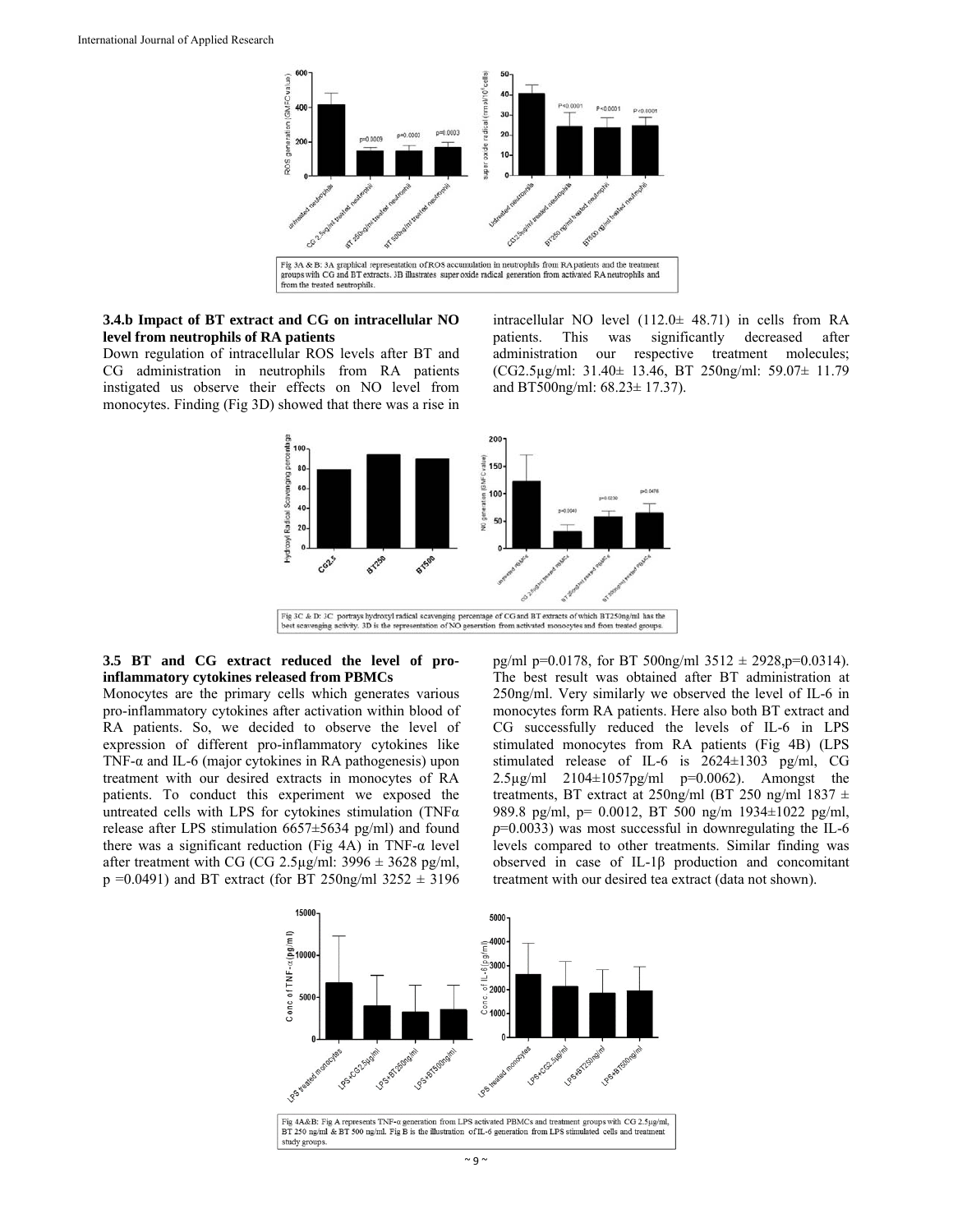# **4. Discussion**

Several studies have proved the implication of oxidative stress in the pathogenesis of RA  $[11, 12]$  and accumulation of higher ROS concentration in the synovial joints and blood have been reported in RA patients [13]. At the time of respiratory burst, cellular subsets like neutrophils, monocytes and macrophages generate ROS by membranebound NADPH oxidase, this enzyme catalyses a single electron transfer from the cytosolic NADPH which reduces extra-membranous molecular oxygen to highly active superoxide anion. In our study, the redox status was evaluated in peripheral blood neutrophils from healthy individuals and RA patients where RA patients exhibited raised level of total ROS than healthy individual clearly indicating accumulation of oxidative burden. NO is mostly released by activated monocytes and upon oxidative insult surplus intracellular NO gets converted into peroxynitrite which is extremely detrimental for cell. This phenomenon is well corroborated with our study with a significant rise in NO level in cells from RA patient.

Reports suggested that oxidative stress leads to generation of several pro-inflammatory cytokines. Availability of high level of inflammatory markers from the peripheral blood of the RA patients clearly suggested the participation of ROS in this act. We found increasing levels of ROS with a concomitant increase in inflammatory markers like TNF-α and IL-6. So, we decided to find out any relationship exists among these findings with disease associated parameters like DAS28 score, Anti-ccp and CRP values. Excessive generation of ROS in PBMC from RA patients exhibit high disease activity as well increased production of auto antibodies like Anti-CCP. This finding may corroborate the most proposed hypothesis of RA pathogenesis which indicates excessive oxidative stress induces cell activation and release of pro-inflammatory cytokines from activated cells. Hence, exacerbate the pro-inflammatory milieu of RA. All the patients who were taken for our study received DMARDs as a conventional medication. In spite of that they manifested high disease activity, PBMC exhibited high level of inflammatory markers and oxidative stress was also very high. Even the inflammatory status was not under control in spite of having basic treatment. This unexplained consequence prompted us to take up this study in which we can find out the effectivity of herbal agents in RA pathogenesis. Since herbal drugs are very effective in their target of actions and have minimal side effects. We have chosen whole black tea extract rich in theaflavin molecules and also in parallel to that we used CG which is one of the predominant active compounds of green tea. Theaflavins are polyphenolic moieties which have shown to be very effective in scavenging free radicals in different cell types [14-16] but ROS scavenging activity and anti-inflammatory properties have not yet been demonstrated in cells from RA. Henceforth, we decided to treat the cells with our desired tea extracts to find out if they have any role in controlling the oxidative stress and inflammation.

Treatment of neutrophils with BT effectively decreased generation of ROS from peripheral blood of RA patients. This ROS scavenging activity of BT extract can be attributed to its ability to modulate the anti-oxidant pathways (enzymatic and/or non-enzymatic) or simply by neutralizing ROS generation. As cells were incubated with BT extract for only 1 h, it may be concluded that BT extract was acting as an effective scavenger of ROS. On the other

hand, CG was less efficient in reducing the total ROS levels in cells from RA patients compared to that of theaflavin rich BT extract. Downregulation in total ROS generation like superoxide anions, and hydroxyl radicals after BT treatment in PBMC from RA patients clearly indicate that there might be an active indirect modulation of BT extract on neutrophil level thereby reducing its activity in inflammatory zones. This action of BT was far better than CG administration alone clearly pointing the successful role of theaflavins in this regard.

As compared to the increase in ROS, the increased generation of a major pro-oxidant NO has also been reported in RA patients.NO is a very reactive inorganic free radical mostly generated by macrophages and contributes to cytotoxicity, inflammation and carcinogenicity [17, 18]. Having half-life shorter than 10secs because of its rapid oxidation to nitrites; it is very difficult to estimate the exact amount of NO released by activated monocytes. Our results showed that treatment with BT extract caused a dose dependent decrease in intracellular production of basal NO in blood monocytes. This may be due to the ability of BT extract to scavenge surplus NO *in vitro*. So in this context we can conclude that black tea extract is working as a potent anti-oxidative agent, as it is effectively down-regulating the stress related parameters in blood neutrophils of RA patients.

The inflammatory status of RA patients usually inclined to the pro-inflammatory state due to the excessive release of several pro-inflammatory cytokines. The major proinflammatory cytokine TNF-α, produced by activated macrophages and T-cells, exerts its pro-inflammatory effects by inducing the release of other pro-inflammatory cytokines, metalloproteinases, and free radicals. We treated the PBMCs with LPS (external stimuli) and assessed the cytokines release from the activated cells. BT extract is significantly down regulating the generation of TNF- $\alpha$  and IL-6 from activated PBMCs. This finding could attribute an important way out to control these cytokines in RA patients who are receiving conventional therapy and still exhibit a higher inflammatory status.

Oxidative stress, produced by activation of neutrophils and macrophages, is found to be the major contributor in the pathogenesis of RA. These oxidative stress molecules in turn induce the release of several pro-inflammatory cytokines in the disease milieu. Our *ex vivo* study confirmed the excellent potentiality of BT extract to attenuate these inflammatory mediators in the activated cells of RA patients. BT extract was found to be effective in down regulating several inflammatory mediators like including cyclooxygenase-2, prostaglandin E2 as well as the transcription factor, NF- κ B in other diseases  $3$ . Detailed studies on these parameters with samples of RA patients might provide useful insights into the upstream signalling pathways of inflammation in RA

Taken together, BT extract mediates its anti-inflammatory activity *via* suppressing the pro-inflammatory cytokines as well as by scavenging the oxidative stress parameters. It may be used as a promising non-toxic formulation in attenuating oxidative stress associated pathology in RA patients along with the conventional therapy. Patients those who fail biologic therapies can be considered to suggest use BT as support system, as it can modulate the generation of cytokine release and suppress inflammation. Furthermore, this study highlighted the importance of measurement of